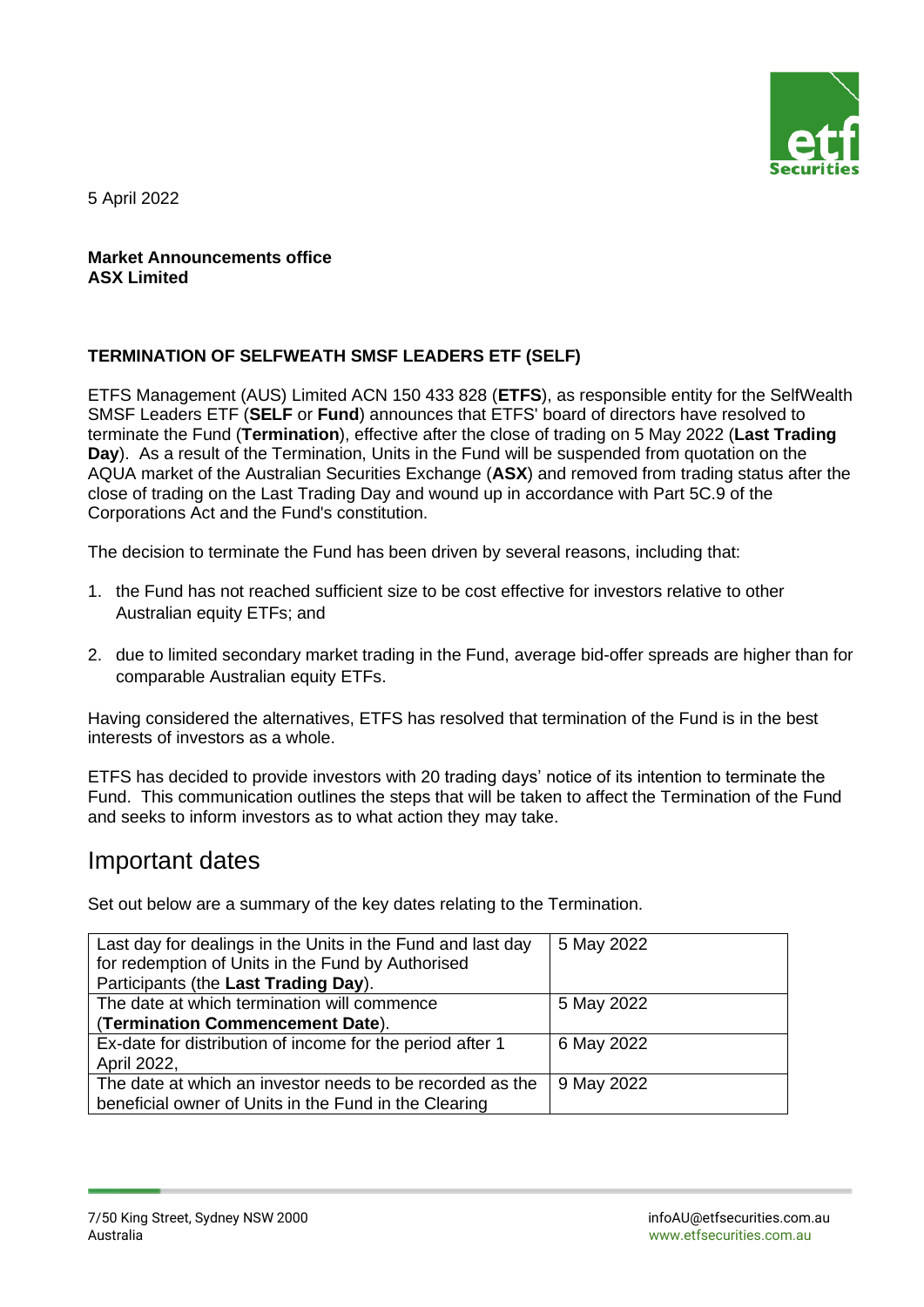| House Electronic Subregister System (CHESS) (the            |             |
|-------------------------------------------------------------|-------------|
| <b>Termination Record Date).</b>                            |             |
| Final distribution to be paid to investors holding Units on | 23 May 2022 |
| the Termination Record Date (the Termination Payment        |             |
| Date).                                                      |             |

The dates above are subject to change. Any change will be announced to the market via the ASX.

### How will the termination of the Fund affect investor's Units?

As a Holder of Units, investors will have several choices as to the action they can take in response to this communication. In any event Units will not be able to be traded on the ASX after the Last Trading Day. Investors should consult their financial adviser to ensure that they understand the implications, including the costs and risks, of their choice.

As a Holder of Units, investors may either;

- 1. sell their Units on the ASX in the ordinary way via their broker prior to the close of trading on the Last Trading Day. ETFS expects that the market makers will continue to make a market for Units until 5 May 2022;
- 2. redeem their Units with the Issuer in the ordinary way, if they are an Authorised Participant, prior to the close of trading on the Last Trading Day, or
- 3. hold their Units until the Termination of the Fund and receive a pro-rata share of the proceeds of winding up.

If an investor chooses to sell their Units on the ASX, they will incur brokerage costs and any spread costs as they normally would when transacting on the ASX. Similarly, if an investor is an Authorised Participant and choose to redeem their Units with the Issuer, they will incur the costs associated with a redemption as set out in section 6.4 of the PDS for the Fund. Investors deciding to sell their Units are able to have regard to the prevailing price of the underlying securities and their Units at the relevant time.

Performance information for both the Fund and the benchmark Index, as well as the full portfolio holdings of the Fund are published daily on [www.etfsecurities.com.au.](http://www.etfsecurities.com.au/)

Where an investor holds their Units until Termination, they will receive a distribution of income for the period after 1 April 2022, together with an amount in Australian dollars equal to the net asset value per Unit of the Fund on the day the assets of the Fund are sold (which is expected to be the Last Trading Day), multiplied by the number of Units they hold. ETFS will bear all transaction costs associated with the liquidation of the assets of the Fund. Investors should be aware that the price of the underlying securities may change and the net asset value per Unit of the Fund may change between the date of this communication and the completion of Termination.

# How and when will I receive payment following the Termination?

Following Termination, the assets of the Fund will be sold and the proceeds of winding up will be distributed to investors. If an investor holds Units on the Termination Record Date, they will be entitled to receive a pro-rata share of the proceeds of winding up, which is expected to be paid to their